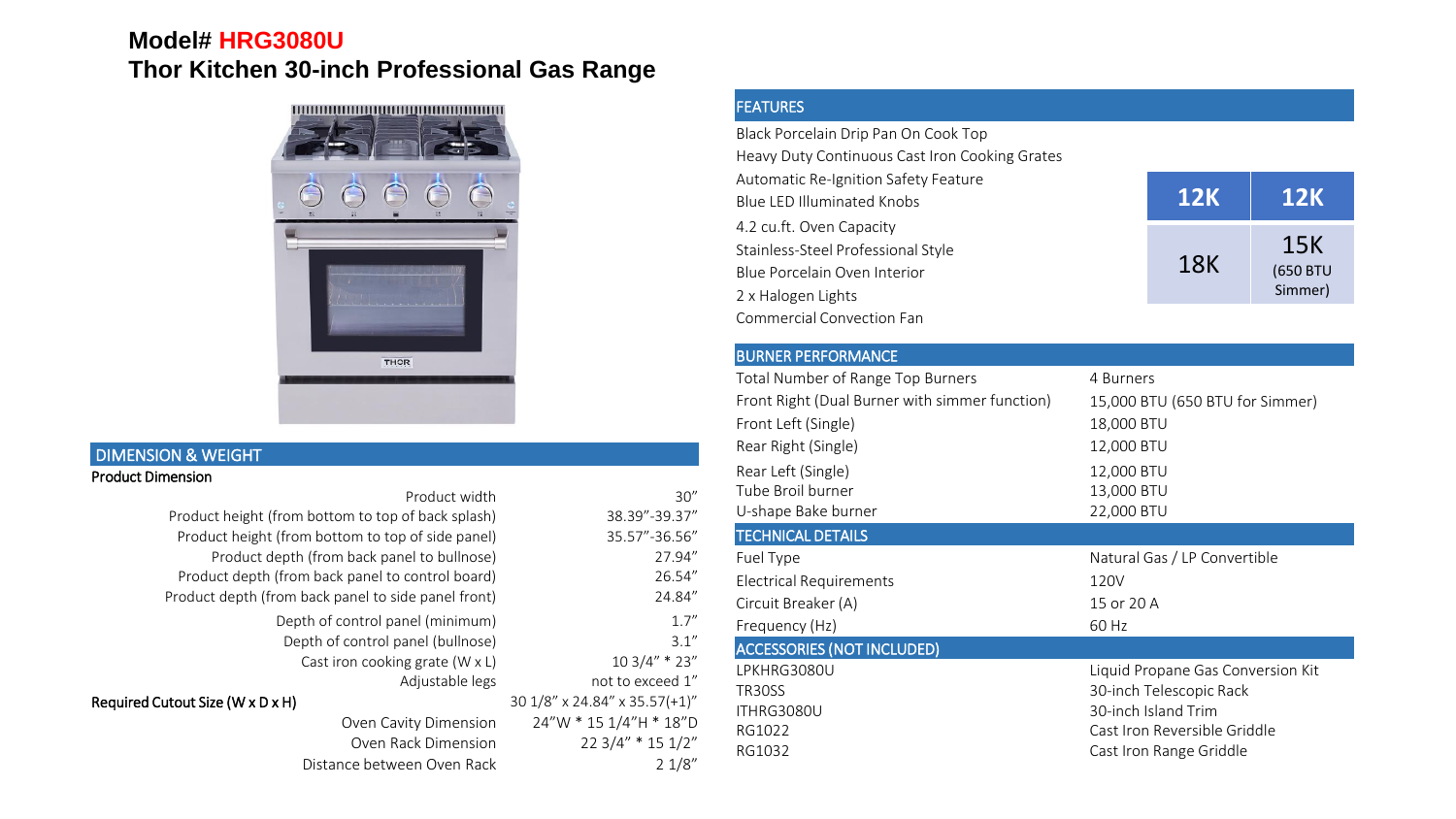



38.39"-39.37"